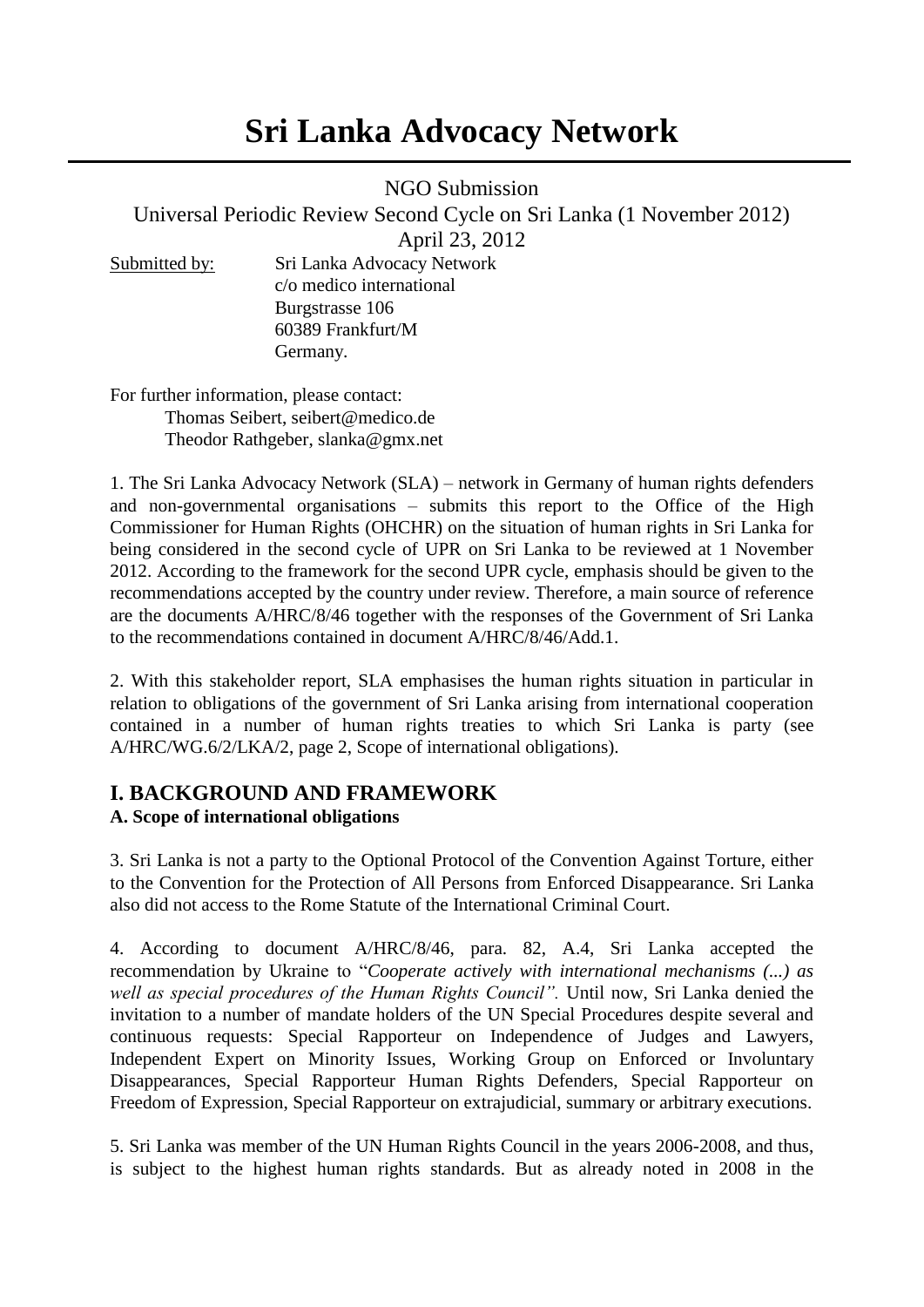Compilation prepared by the OHCHR (A/HRC/WG.6/2/LKA/2, para. 2), the application of treaties in domestic law still remains in question by the Supreme Court, and the Government did not address the issue by an appropriate legislation at all.

6. Although Sri Lanka is a party to a number of pertinent treaties, the Government has not been active accordingly and did not undertake effective investigations and other accountability processes either; i.e. towards its obligations to the International Covenant on Civil and Political Rights, the Convention against Torture and Other Cruel, Inhuman, or Degrading Treatment or Punishment, and the 1949 Geneva Conventions, Common Article 3 of which applies to non-international armed conflicts, as well as relevant customary international law obligations, which in the area of international humanitarian law include the principles of distinction and proportionality to protect innocent civilians from harm. Even in relation to the Lessons Learnt and Reconciliation Commission (LLRC; see also below), the Government failed with international standards in terms of independence, competence, adequate mandate and authority, witness protection, public report in all recognised languages, and government response in a timely and transparent fashion and taking appropriate accountability measures.

7. Cooperation with HR mechanisms goes beyond the submission of reports and information. Meaningful cooperation with the OHCHR requires the government of Sri Lanka to reveal the implementation of the treaties, the recommendations of treaty bodies, of special procedures, and UPR recommendations at national level.

#### **B. Constitutional and legislative framework**

 $\overline{a}$ 

8. According to document A/HRC/8/46, para. 82 / A.15, A.21 and A.39, Sri Lanka accepted recommendations saying "*Ensure the adequate completion of investigations into the killings*  of aid workers" (USA)<sup>1</sup>, "Adopt measures to investigate, prosecute and punish those *responsible for serious human rights crimes*" (Sweden), and "*Effectively investigate allegations of attacks on journalists, media personnel and human rights defenders and prosecute those responsible*" (Ireland). The report of a commission of inquiry appointed in 2007 to inquire into this and other serious human rights violations, is yet to be published. In general, there has been little progress on many of those recommendations made in UPR 2008. Compared to the first UPR in 2008, the human rights situation in Sri Lanka remains dismal i.e. in terms of impunity, inaction on implementing accountability, lack of independent investigations. Abductions and disappearances of persons continue with no serious attempt being made either to put an end to such incidents or to deal with those alleged to be responsible. Related to allegations on killings during the final stage of the war against LTTE, the government continues to deny the scale and gravity of human rights abuses. Even the LLRC recommends that independent investigations be conducted into those allegations.

9. Together with the  $18<sup>th</sup>$  amendment to the Constitution and the Presidential Commission of Inquiry Act of 1948, both seriously question the independence of any commission of inquiry as the President is authorised to set the Terms of Reference for Commissions, appoint and remove members, give directions to the Commission"s secretary and decide whether or not the report or its recommendations are made public. In the same line, the President established the

<sup>&</sup>lt;sup>1</sup> Related to the case of 17 staff members working for the aid group Action against Hunger (Action Contre la Faim; ACF) killed in August 2006. In response to the failure of Sri Lanka"s government to account for these crimes, ACF appealed to the European Union, to constitute an international inquiry into the massacre.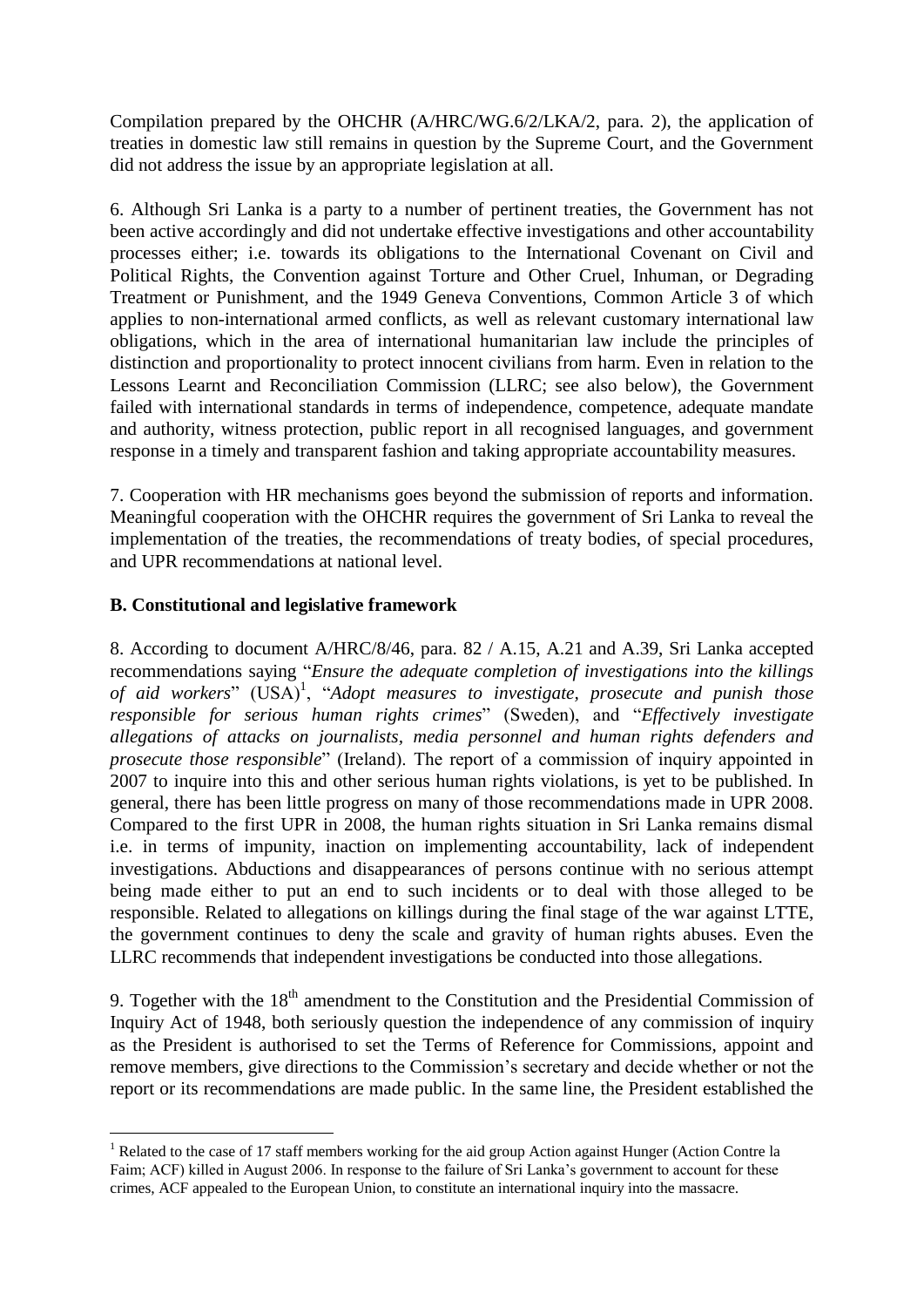LLRC in 2010. The LLRC was denied the mandate to carry out any investigations into human rights abuses or to make any recommendations for bringing perpetrators to justice.

10. The UN Panel of Experts set up by UN General-Secretary Ban Ki Moon stated in 2011, that the LLRC "*fails to satisfy key international standards of independence and impartiality, as it is compromised by its composition and deep-seated conflict of interests of some of its members.*" The commission "*does not meet international standards for an effective accountability mechanism*". Despite all evidence of failed investigations and accountability, the government of Sri Lanka continues to reject calls for an international assistance and independent investigation, including the rejection of UN Human Rights Council"s resolution 19/2 of March 2012. Whereas the UN Panel of Experts produced a report in April 2011 containing a large number of violations committed by both sides during the armed conflict.

## **II. Promotion and Protection of Human Rights on the ground**

11. Since there will be presented details of the following aspects by others, SLA would like to draw special attention to some outcomes of UN Committees in recent time focussing on the lack of accountability. The Committee against Torture stated in 2011 (CAT.C.LKA.CO.3-4)<sup>2</sup> having received extensive allegations of torture and ill-treatment, including disappeared persons, acts of cruelty and ill treatment by the police, harassment of humanitarian workers, human rights lawyers, journalists and ordinary persons; among others. The Sri Lankan delegation responded that some of the issues will be pursued within military law, while until now, none of the findings, if there is any, were made public. In addition, the delegation refused to answer questions on accountability related to attacks on journalists and human rights defenders. The Committee further questioned the willingness of the government to ratify the Optional Protocol to the Convention against Torture, the Convention against Enforced or Involuntary Disappearances and the Rome Statute of the International Criminal Court. A study in 2009 by Rehabilitation and Research Centre for Torture Victims in Copenhagen stated also a clear lack of accountability.<sup>3</sup>

12. According to document A/HRC/8/46, para. 82 / A.27, Sri Lanka accepted the recommendation by Sweden saying **"***Adopt measures to investigate, prosecute and punish those responsible for serious human rights crimes such as enforced disappearances*". Whereas the report of the UN Panel of Experts concludes (page 116) saying that Sri Lanka has a poor record in relation to enforced disappearances for decades and up to the present time which requires international, immediate and serious attention. The UN Working Group on Enforced or Involuntary Disappearances has identified Sri Lanka as having the second largest number of disappearance cases in the world. In January 2011, the WGEID<sup>4</sup> reported that 5,636 cases remain unanswered by the government; among them the case of Prageeth Eknaligoda, cartoonist and journalist who is missing since 26 January 2009. Approximately 100 others have disappeared since then.

 $\overline{a}$ 

<sup>&</sup>lt;sup>2</sup> Committee against Torture, Forty-seventh session, 31 October–25 November 2011, Consideration of reports submitted by States parties under article 19 of the Convention, advance unedited version, Concluding observations of the Committee against Torture, Sri Lanka.

<sup>&</sup>lt;sup>3</sup> See "Study on Prevalence, Determinants and Causes of Torture and other forms of Cruel, Inhuman or *Degrading Treatment or Punishment in Sri Lanka*" via http://rct.org/resources/partner-publications/alarmingnew-study-on-torture-in-sri-lanka.aspx.

<sup>&</sup>lt;sup>4</sup> UN Working Group on Enforced and Involuntary Disappearance.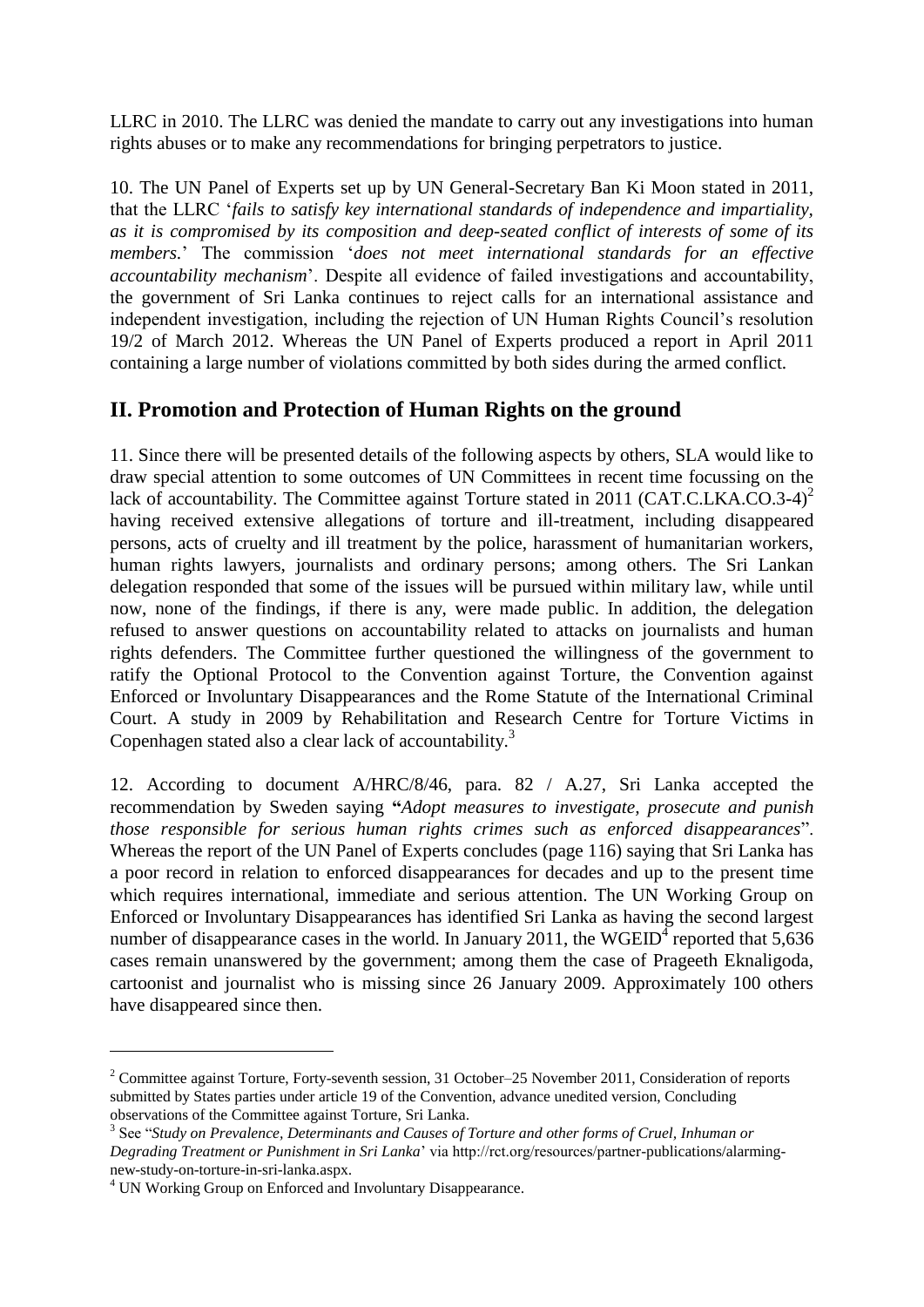#### **II.1. Administration of justice and the rule of law**

13. Emergency Regulations lapsed at the end of August 2011, but the Prevention of Terrorism Act remains in place and further legislation has been introduced that allows the government to continue alike under formal emergency regulation.

14. Sri Lanka accepted Austria"s recommendation saying "*Adopt measures to ensure the effective implementation of legislative guarantees and programmes for the protection of witnesses and victims*" (A/HRC/8/46, para. 82 / A.28). Nevertheless, up to the date, nothing has happened with regard to legislation. Witnesses are highly vulnerable to be killed, as the case of Chandrasiri Dasanayaka reveals, who was killed on  $15<sup>th</sup>$  April 2012 in custody of Wadduwa Police Station.

15. In relation to human rights defenders, Sri Lanka accepted the following recommendations: "*Ensure a safe environment for human rights defenders' activities and that perpetrators of the murders, attacks, threats and harassment of human rights defenders be brought to justice" (*A/HRC/8/46, para. 82 / A.17 by Poland) and "*Take measures to ensure access to humanitarian assistance for vulnerable populations and take further measures to protect civilians, including human rights defenders and humanitarian workers*" (*(*A/HRC/8/46, para. 82 / A.14 by Canda and Ireland). Up to date, any healing therapy of traumata is denied to be implemented by any non-governmental organisation. Based on the recent experience with harassment of human rights defenders even in the buildings of the Palais des Nations on occasion of the 19<sup>th</sup> session of the Human Rights Council, the government has revealed itself as perpetrator.

#### **2. Right to life, liberty and security of the person**

16. According to document A/HRC/8/46, para. 82 / A.38, Sri Lanka accepted Mexico"s recommendation saying "*Continue to strengthen its activities to ensure there is no discrimination against ethnic minorities in the enjoyment of the full range of human rights, in line with the comments of (...) CEDAW*". Also accepted was Algeria's recommendation saying "*Give special attention to the rights of women and further promote education and development and their representation in politics and public life*", while CEDAW stated in 2011 (CEDAW/C/LKA/CO/7) that levels of participation were "extremely low". This is even true for the LLRC with one female and seven male staff members.

17. In the North of Sri Lanka, the high militarisation is a cause of fear in particular among female-headed households. They fear that the military presence and proximity could lead to problems. Allegations are saying that particularly former female LTTE combatants are in a situation of "comfort women". Widows and single women fear staying alone in their homes especially at nights. There are numerous reports of cases of gender based violence in the areas of return while victims are too scared to speak in public. The Channel 4 documentary "Sri Lanka"s Killing Fields" showed scenes of sexual violence, abuse and killings of female Tamil fighters and civilians during the final phases of the war. The government of Sri Lanka refused up to the date to start proper investigations in those matters.

#### **3. Freedom of expression, association and peaceful assembly, and right to participate in public and political life**